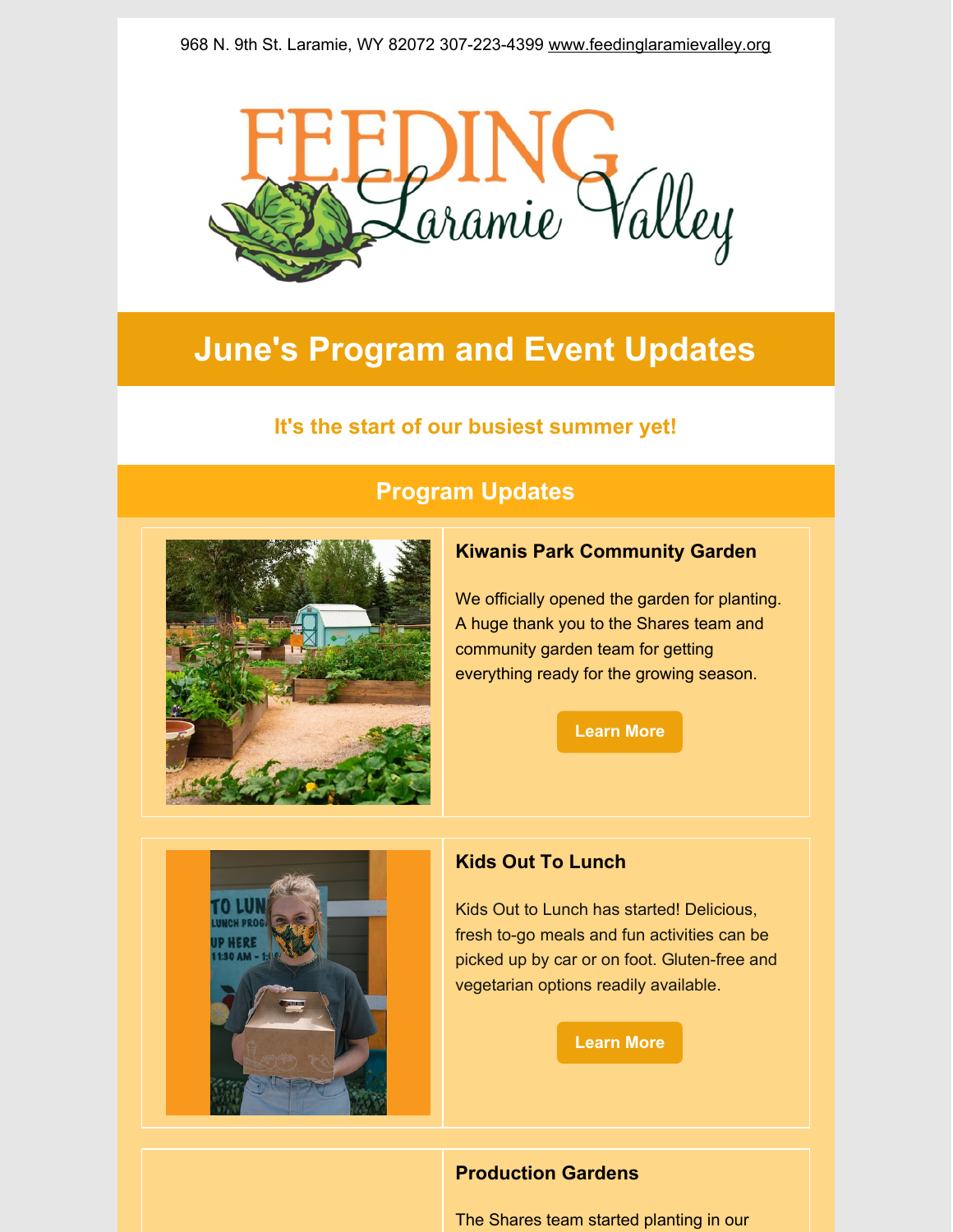

production gardens! Message us to see what we planted.

**[Learn](https://www.feedinglaramievalley.org/community-gardens) More**

# **Volunteer Updates**



## **Seedling Foster Care**

Selvi grew pepper and tomato plants to help increase our food production this season. Selvi is an AmeriCorps Member at the Laramie Downtown Clinic and really enjoys donating seedlings to us. Thank you, Selvi!

#### **[Learn](https://www.feedinglaramievalley.org/seedlingfostercare) More**



# **Shares Recipe Project**

Our full-time AmeriCorps VISTA, Hanna, created the Lemon Couscous with Peas and Carrots recipe sent in last week's Shares bags. Looks delicious! We'd love to see what you're creating from the produce in your Shares bag.

**[Learn](https://www.feedinglaramievalley.org/sharesrecipeproject) More**

# **Other News**

### **Welcome our new summer staff**

We brought on 13 new AmeriCorps VISTA Summer Associates to help us with our programs and events. Click below to see all their photos and to learn more about them.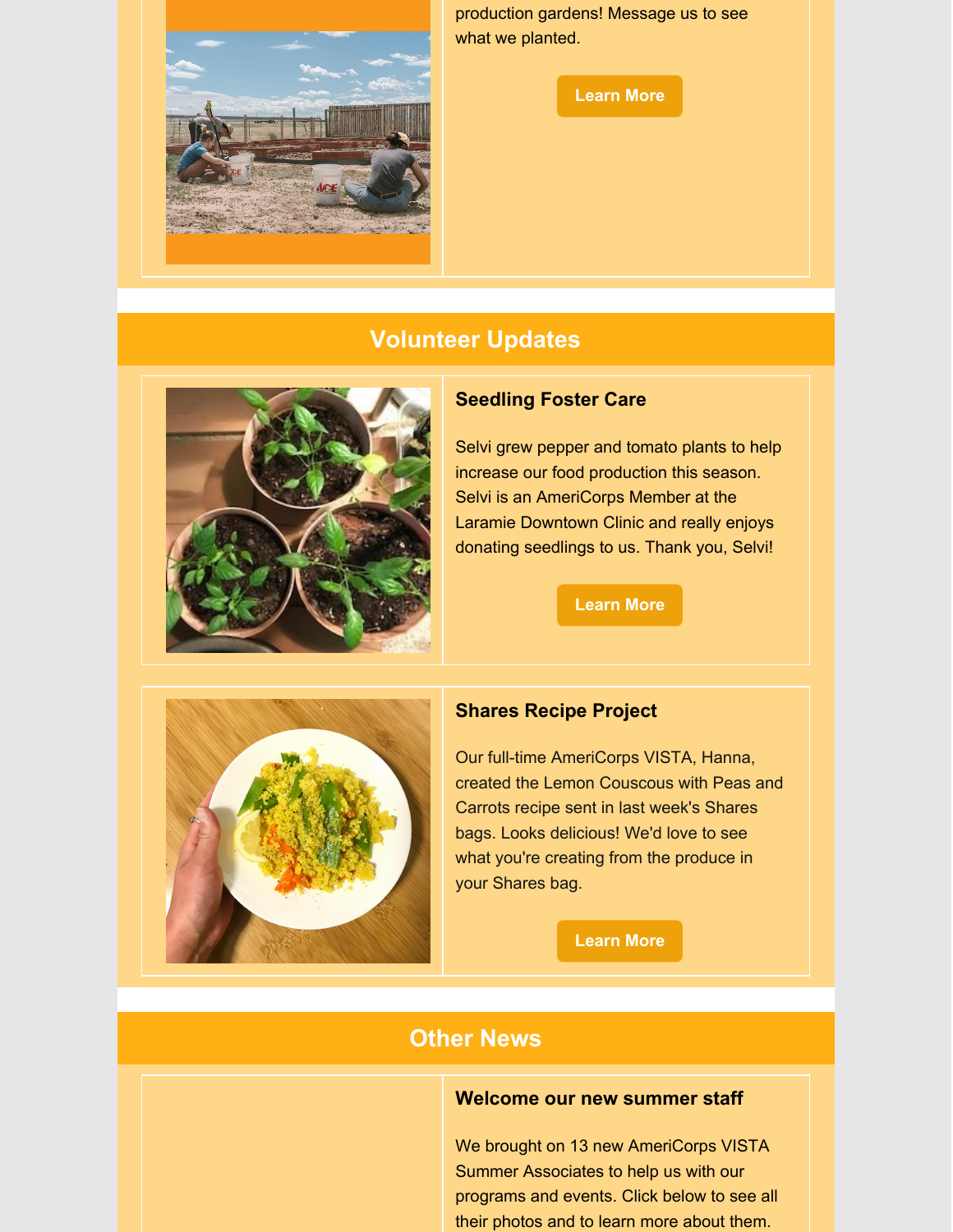

### **[Learn](https://www.feedinglaramievalley.org/team) More**



# **Open Positions**

Looking to make an impact in your community? We are hiring a full-time, oneyear AmeriCorps VISTA Sustainable, Equitable, Food Access.

**[Learn](https://www.feedinglaramievalley.org/jobsandinternships) More**



# **Thursday Farmers Market**

We are attending the Thursday Local Market this season. Meet our staff, try our tea and fruit smoothies, and learn more about what we are doing this growing season.

**[Learn](https://www.thursdaylocalmarket.com/) More**





# **Donations**

We would like to thank both Laramie PrideFest and Toyota of Laramie Cares for donating to Feeding Laramie Valley.

**[Learn](https://www.feedinglaramievalley.org/) More**